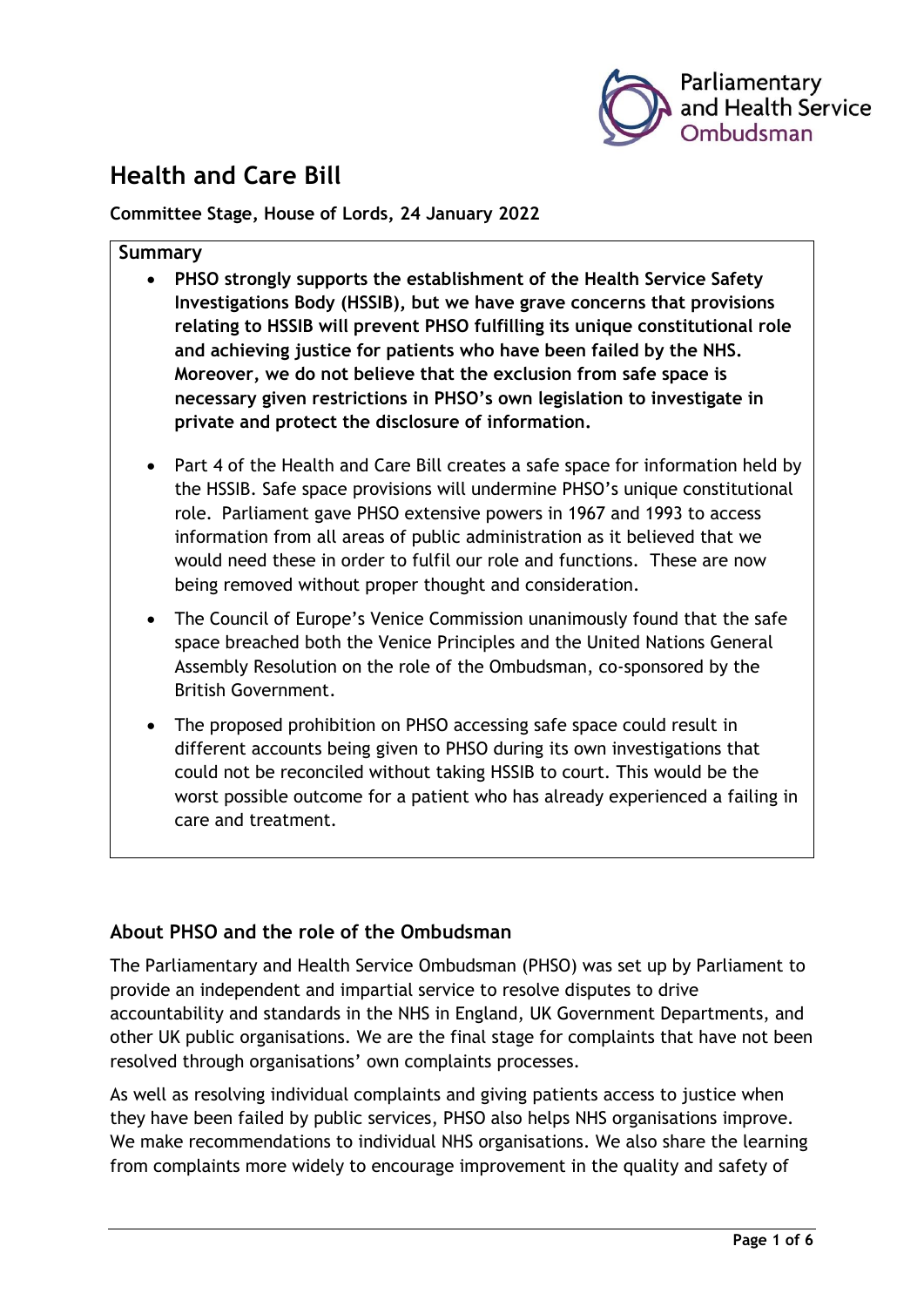services. PHSO's casework also helps Parliament scrutinise the NHS in England. Recent examples of reports published include failings in [NHS Continuing Health Care,](https://www.ombudsman.org.uk/publications/continuing-healthcare-getting-it-right-first-time) [NHS](https://www.ombudsman.org.uk/publications/unlocking-solutions-imaging-working-together-learn-failings-nhs)  [imaging,](https://www.ombudsman.org.uk/publications/unlocking-solutions-imaging-working-together-learn-failings-nhs) [eating disorder services,](https://www.ombudsman.org.uk/publications/ignoring-alarms-how-nhs-eating-disorder-services-are-failing-patients) and mental health care and treatment at North [Essex Partnership University NHS Foundation Trust.](https://www.ombudsman.org.uk/missed-opportunities)

## **Background to the amendment to grant PHSO access to HSSIB's safe space**

The Bill will establish the Health Service Safety Investigations Body (HSSIB) to investigate incidents which have, or may have, implications for the safety of patients, both in the NHS and independent healthcare providers. Part 4 and Schedule 14 set out provisions for creating a 'safe space' within HSSIB investigations, to enable clinicians and others to provide information without the fear that this will be disclosed or used for disciplinary purposes. These proposals will exclude PHSO from accessing information held in safe space unless permission of the High Court is granted. This would be the first time in PHSO's 55-year history that such restrictions were placed on PHSO's ability to examine evidence relevant to our investigations.

Our amendment (see annex) will ensure that PHSO is granted access to HSSIB's safe space through the disclosure of protected information under the Parliamentary Commissioner Act 1967 and Health Service Commissioners Act 1993 for the purpose of health investigations, including those involving HSSIB itself. In effect, this would make PHSO part of safe space, thereby protecting the sanctity of safe space without impeding PHSO's unique constitutional role.

### **The unanimous support of the Venice Commission**

PHSO and the International Ombudsman Institute welcome the [Opinion](https://www.ombudsman.org.uk/news-and-blog/news/ombudsman-welcomes-venice-commissions-opinion-health-and-care-bill) of the Venice Commission in October 2021, which unanimously supported PHSO's position. In the words of one Venice Commission Rapporteur, under the current proposals, PHSO is 'a casual victim' of Government policy, by removing the powers that Parliament has bestowed on PHSO, without proper consideration.

The Commission found that:

- The UK Government's proposals on safe space contravene the international standards as set out in the Council of Europe's [Venice Principles](https://www.venice.coe.int/webforms/documents/default.aspx?pdffile=CDL-AD(2019)005-e) and the [United](https://undocs.org/en/A/RES/75/186)  [Nations Resolution](https://undocs.org/en/A/RES/75/186) on the role of the Ombudsman, which was co-sponsored by the UK Government;
- It is inconsistent with the approach taken with coroners who will be granted access to safe space (though, unlike coroners, PHSO plays a unique constitutional role);
- Safeguards to ensure the aims of safe space are preserved are already available in the current legislative scheme of the Ombudsman (unlike coroners);
- The exclusion of PHSO from safe space has the potential to undermine public trust in a key national institution articulating citizens' rights.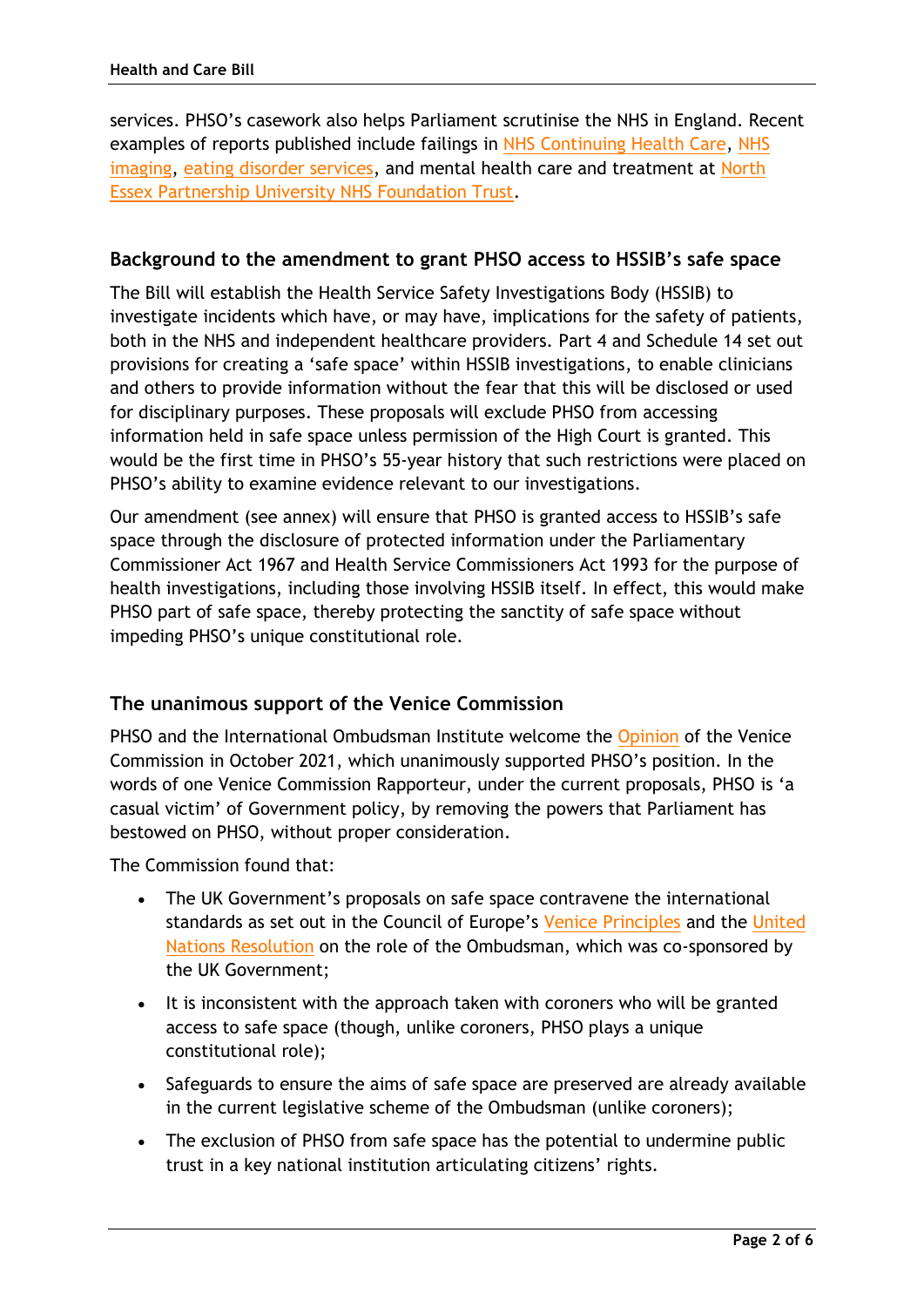## **Impact of safe space provisions on PHSO's role and functions**

Safe space provisions in the Bill will have serious and adverse consequences for PHSO's unique constitutional role in investigating complaints about the NHS and other public services, achieving justice for members of the public, and encouraging public service to improve. Parliament gave PHSO extensive powers in 1967 and 1993 to access information from all areas of public administration as it believed that we would need these to fulfil our role and functions. In our view, these are being removed without proper thought and consideration.

Safe space provisions would:

- a) Undermine public confidence in the accountability of the NHS administrative justice system, as patients would have reduced access to justice. The NHS would be less accountable for its failings, and PHSO would be stripped of longheld constitutional powers and excluded from the safe space unlike coroners who are being given new powers. Allowing coroners access to information held in safe space without providing PHSO the same access, creates a confusing structure as coroners are unable to access the information that PHSO holds.
- b) Lead to the 'judicialisation' of the role of the Ombudsman, as warned by the Court of Appeal, by forcing PHSO to go via the High Court to request access to HSSIB's evidence. PHSO currently has powers equivalent to the High Court to access evidence or compel witnesses for the purpose of its own investigations. Prohibiting PHSO from accessing HSSIB's safe space would be the first restriction on the Ombudsman's powers since it was established in 1967.
- c) Risk PHSO being unable to robustly investigate complaints about the NHS. For example, if evidence given to HSSIB in safe space differs to that given to PHSO. As a result, PHSO may not be able to provide justice for people who have suffered harm and potentially risks PHSO coming to findings contradictory to HSSIB's own.
- d) Impede PHSO's ability to investigate HSSIB's own failings. If PHSO received a complaint about how HSSIB handled evidence which was held in safe space, PHSO would be prohibited from accessing this information to enable a thorough investigation. This would severely curtail PHSO's constitutional powers to conduct thorough investigations and achieve justice for individuals.

## **Safeguards to protect the integrity of safe space**

PHSO is and should be deemed an extension of safe space, given the robustness of the provisions in existing legislation under the Parliamentary Commissioner Act 1967 and Health Service Commissioners Act 1993. PHSO has powers equivalent to the High Court to access evidence or compel witnesses for the purpose of its own investigations.<sup>1</sup>

There are wide-ranging legislative protections, which could be used to preserve the integrity of information held in safe space. For example, PHSO is legally required to

<sup>1</sup> Section 8 of the Parliamentary Commissioner Act and Section 12 of the Health Service Commissioners Act 1993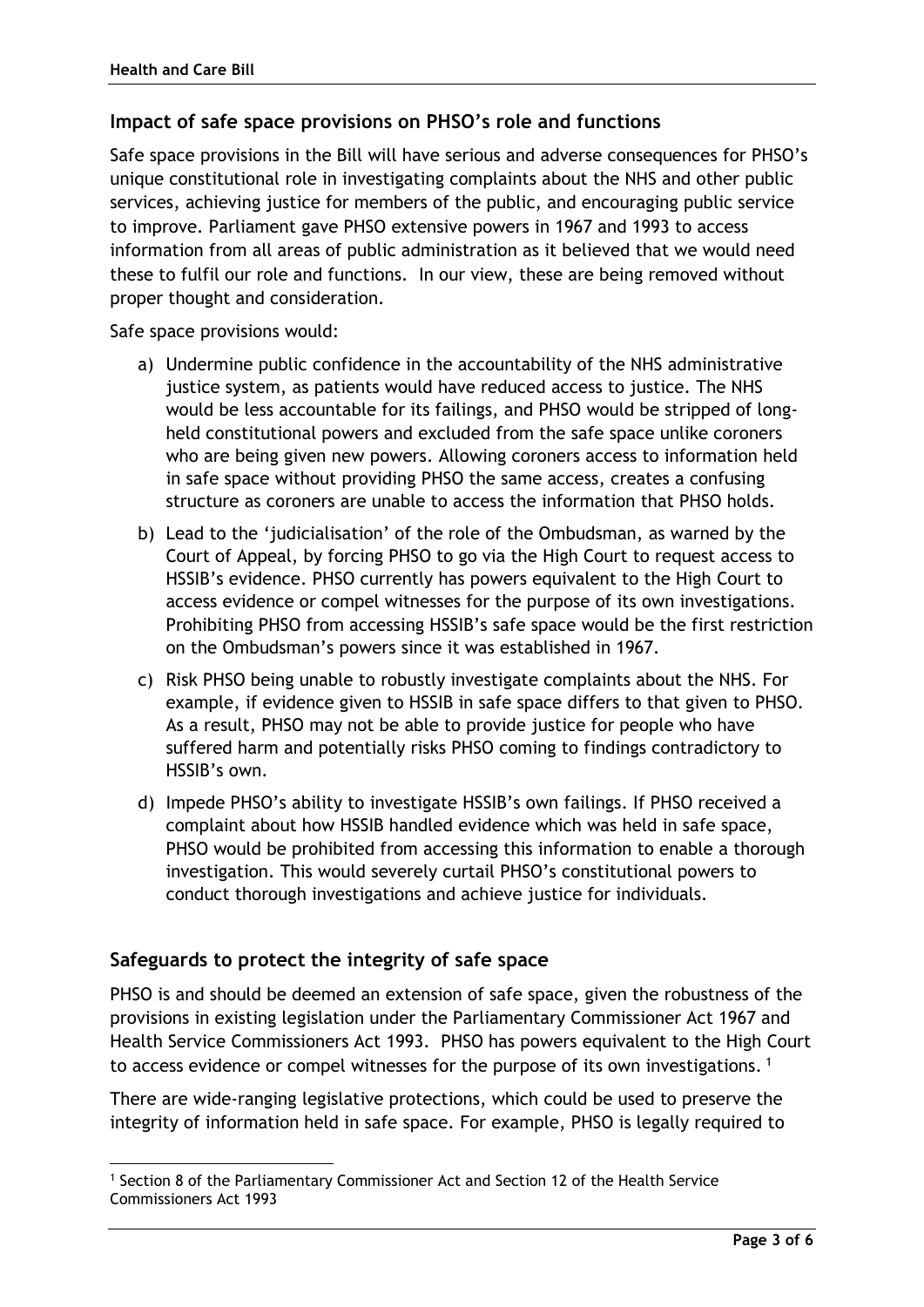investigate in private<sup>2</sup> and has the right to withhold information from disclosure to the public, or even those party to the complaint, when this is considered to not be in the public interest. 3 We can provide much needed assurances to Government, HSSIB, professionals and families participating in PHSO investigations, that we will securely protect any information received from HSSIB's safe space.

Clauses 110 and 112 of the Bill set out provisions for HSSIB to co-operate and share information with relevant public bodies when carrying out investigations. However, these are very limited and appear to be based on a serious misunderstanding about the confidentiality of material held by PHSO.

PHSO has a positive working relationship with HSSIB, underpinned by the signing of a Memorandum of Understanding in 2019. We believe it is entirely practical and achievable to protect safe space through arrangements between PHSO and HSSIB. Whilst existing legislative protections are very robust and all encompassing, an operational protocol could be established between our organisations to promote cooperation and joint working to preserve the integrity of information held in safe space even further.

## **Contact:**

Heather Ransom Public Affairs and Insight Manager [publicaffairs@ombudsman.org.uk](mailto:publicaffairs@ombudsman.org.uk) 07387 416730

 $2$  Section 7(2) of the Parliamentary Commissioner Act and Section 11 of the Health Service Commissioners Act.

<sup>&</sup>lt;sup>3</sup> Section 11(3) of the Parliamentary Commissioner's Act and Section 15(1)(e) of the Health Service Commissioners Act.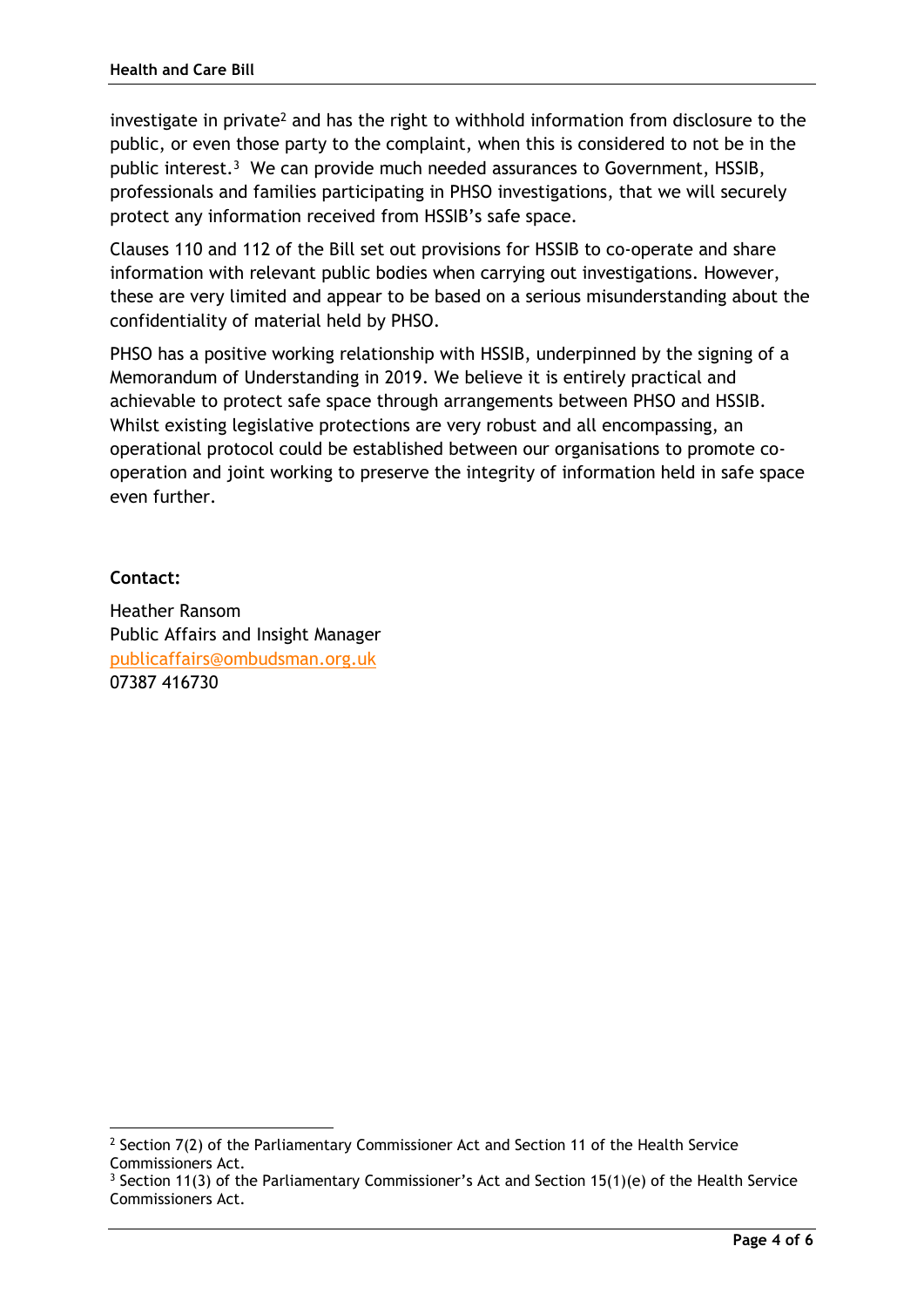### **Annex: Committee Stage amendment – PHSO's access to HSSIB's safe space**

#### **Schedule 14**

Baroness Neuberger

Baroness Parminter

Lord Etherton

Page 229, line 39, at end insert -

"5A(1) The Commissioner may under section 12 of the Health Service Commissioners Act 1993 (evidence) or section 8 of the Parliamentary Commissioner Act 1967 (evidence) require the disclosure of protected material by the HSSIB to the Health Service Commissioner for England in accordance with those sections.

(2) The HSSIB may disclose protected material to the Commissioner for the purposes of complying with a requirement imposed under a provision mentioned in sub-paragraph (1).

(3) The HSSIB may disclose protected material to the Commissioner if the Chief Investigator reasonably believes that the Commissioner could require the HSSIB to disclose the material under a provision mentioned in sub-paragraph (1).

(4) If protected material is disclosed to the Commissioner under or by virtue of this paragraph, the Commissioner must not disclose that material to another person, subject to sub-paragraphs (5) to (7).

(5) The Commissioner may apply to the High Court for an order that protected material disclosed to the Commissioner under or by virtue of this paragraph may, for the purposes specified in the application, be disclosed by the Commissioner —

(a) in the course of an investigation under the Health Service Commissioners Act 1993

(b) in the course of an investigation under the Parliamentary Commissioner Act 1967,

(c) in a report made under section 14 of the Health Service Commissioners Act (reports by the Commissioner),

(d) in a report made under section 10 of the Parliamentary Commissioner Act 1967 (reports by the Commissioner),

(e) otherwise to another person.

(6) The HSSIB may make representations to the High Court about any application under sub-paragraph (5).

(7) The High Court may make an order on an application under sub-paragraph (5) only if it determines that the interests of fairness served by the disclosure outweigh